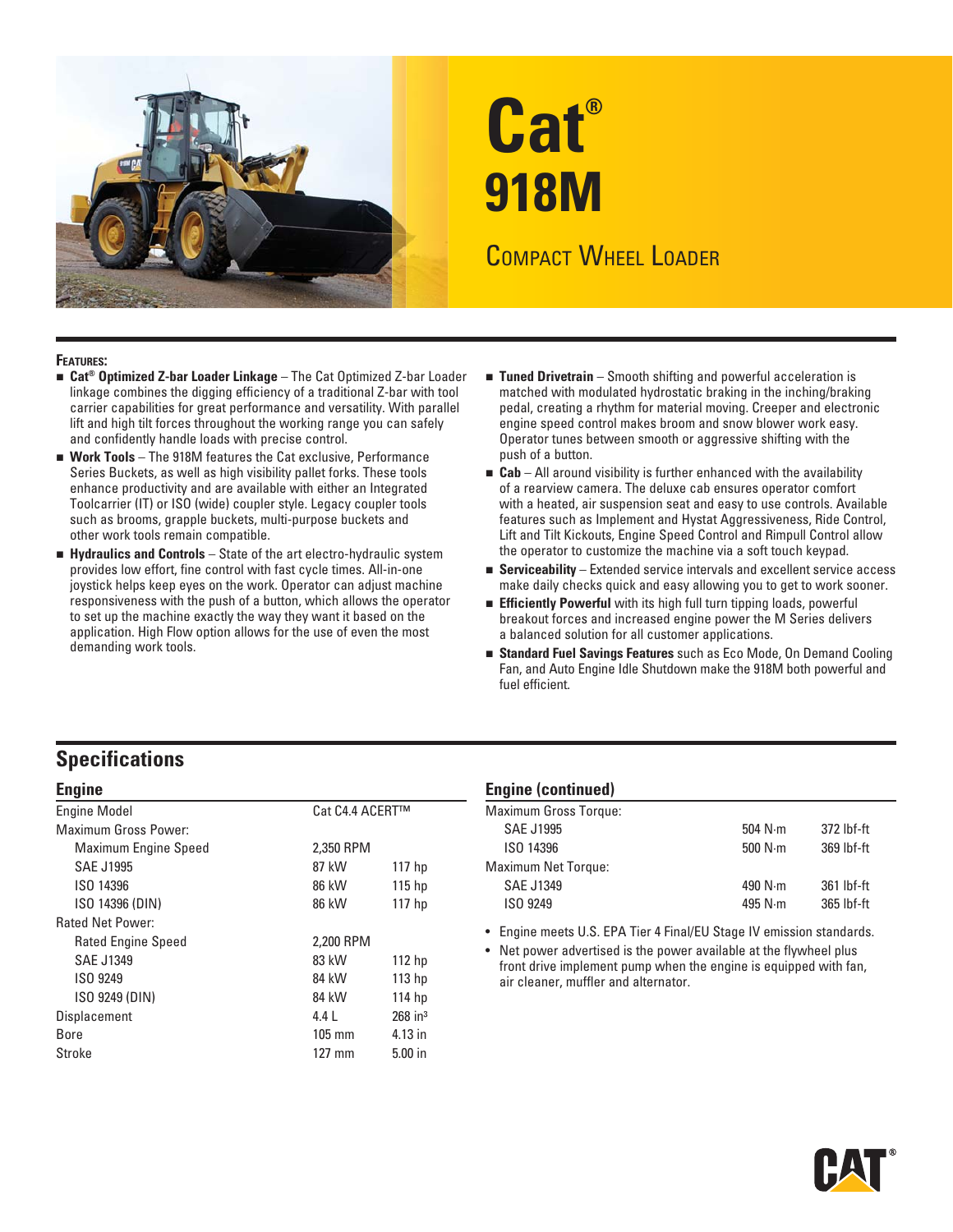# **918M Compact Wheel Loader**

| <b>Buckets</b>                                                                         |                            |                             |  |
|----------------------------------------------------------------------------------------|----------------------------|-----------------------------|--|
| <b>Bucket Capacities - General Purpose</b>                                             | $1.3 - 1.9$ m <sup>3</sup> | $1.7 - 2.5$ yd <sup>3</sup> |  |
| <b>Steering</b>                                                                        |                            |                             |  |
| Steering Articulation Angle (each direction)                                           | 40 degrees                 |                             |  |
| Maximum Flow - Steering Pump                                                           | 82 L/min                   | $21.7$ gal/min              |  |
| Maximum Working Pressure -                                                             |                            |                             |  |
| <b>Steering Pump</b>                                                                   | 22 000 kPa                 | 3,190 psi                   |  |
| Steering Cycle Times (full left to full right):                                        |                            |                             |  |
| At 2,350 RPM: 90 RPM                                                                   |                            |                             |  |
| steering wheel speed                                                                   | 2.3 seconds                |                             |  |
| Number of Steering Wheel Turns - full left<br>to full right or full right to full left | 3.4 turns                  |                             |  |
| <b>Loader Hydraulic System</b>                                                         |                            |                             |  |
| Maximum Flow - Implement Pump                                                          | 165 L/min                  | $43.6$ gal/min              |  |
| 3rd Function, Maximum Flow, Standard                                                   | 95 L/min                   | 25 gal/min                  |  |
| 3rd Function, Maximum Flow, High                                                       | $150$ L/min                | 40 gal/min                  |  |
| 4rd Function, Maximum Flow                                                             | $95$ L/min                 | 25 gal/min                  |  |
| Maximum Working Pressure -                                                             |                            |                             |  |
| <b>Implement Pump</b>                                                                  | 28 000 kPa                 | 4,061 psi                   |  |
| Relief Pressure - Tilt Cylinder                                                        | 32 000 kPa                 | 4,641 psi                   |  |
| 3rd Function Relief Pressure                                                           | 32 000 kPa                 | 4,641 psi                   |  |
| 4th Function Relief Pressure                                                           | 32 000 kPa                 | 4,641 psi                   |  |
| <b>Hydraulic Cycle Times:</b>                                                          |                            |                             |  |
| Raise (ground level to maximum lift)                                                   | 4.8 seconds                |                             |  |
| Dump (at maximum reach)                                                                | 1.8 seconds                |                             |  |
| <b>Rack Back</b>                                                                       | 2.2 seconds                |                             |  |
| Float Down (maximum lift to ground level)                                              | 2.7 seconds                |                             |  |
| <b>Total Cycle Time</b>                                                                | 11.5 seconds               |                             |  |
|                                                                                        |                            |                             |  |

Note: All cycle times listed are with cylinder snubbing turned off.

#### **Service Refill Capacities**

| <b>Fuel Tank</b>                  | 154.0L          | 40.7 gal  |
|-----------------------------------|-----------------|-----------|
| <b>Cooling System</b>             | 21.5L           | $5.7$ gal |
| Engine Crankcase                  | 8.8 L           | $2.3$ gal |
| Axles:                            |                 |           |
| Front                             | 17 <sub>L</sub> | $4.5$ gal |
| Rear                              | 17 <sub>L</sub> | $4.5$ gal |
| Hydraulic System (including tank) | 98.0L           | 25.9 gal  |
| <b>Hydraulic Tank</b>             | 55.0L           | 14.5 gal  |
| Transmission                      | 3.4L            | $0.9$ gal |
| Diesel Exhaust Fluid (DEF) Tank   | 18.9 L          | $5.0$ gal |
|                                   |                 |           |

 • DEF used in Cat SCR systems must meet the requirements outlined in the International Organization for Standardization (ISO) standard 22241-1.

#### **Transmission**

| Forward and Reverse:      |                   |            |
|---------------------------|-------------------|------------|
| Low Range, Speed Range 1* | $10 \text{ km/h}$ | $6.3$ mph  |
| Low Range, Speed Range 2  | $20 \text{ km/h}$ | $12.5$ mph |
| High Range                | $40 \text{ km/h}$ | 25 mph     |

\*Creeper Control allows speed control from a stand still up to 10 km/h (6.3 mph). The Creeper Control will only work in Range 1.

#### **Tires**

| <b>Standard Size</b>                   | 17.5-25 12PR             |
|----------------------------------------|--------------------------|
| Other Choices Include: 17.5-25 12PR L2 |                          |
|                                        | 17.5-R25 XHA $*$ L3      |
|                                        | 17.5-R25 * L2/L3 PC RM   |
|                                        | 17.5-25 16PR L3, 3PC Rim |
|                                        | 17.5-25 GY L2/L3         |
|                                        | 17.5-25 12PR L2, SNOW    |
|                                        | Flexport™                |
|                                        |                          |

• Other tire choices are available. Contact your Cat dealer for details.

• In certain applications, the loader's productive capabilities may exceed the tire's tonnes-km/h (ton-mph) capabilities.

• Caterpillar recommends that you consult a tire supplier to evaluate all conditions before selecting a tire model.

#### **Cab**

| ROPS  | SAE J1040 MAY94, ISO 3471-1994                            |  |
|-------|-----------------------------------------------------------|--|
| FOPS. | SAE J/ISO 3449 APR98, Level II,<br>ISO 3449 1992 Level II |  |

- Cab and Rollover Protective Structures (ROPS) are standard in North America and Europe.
- The declared dynamic operator sound pressure levels per ISO 6396:2008\*, when properly installed and maintained, is 77 dB(A).
- The labelled sound power level for the CE marked configurations when measured according to the test procedure and conditions specified in 2000/14/EC is 103 dB(A).

\*The measurements were conducted with the cab doors and windows closed.

#### **Axles**

| Front | Fixed                           |
|-------|---------------------------------|
|       | Locking differential (standard) |
| Rear  | Oscillating $\pm$ 11 degrees    |
|       | Locking differential (standard) |
|       |                                 |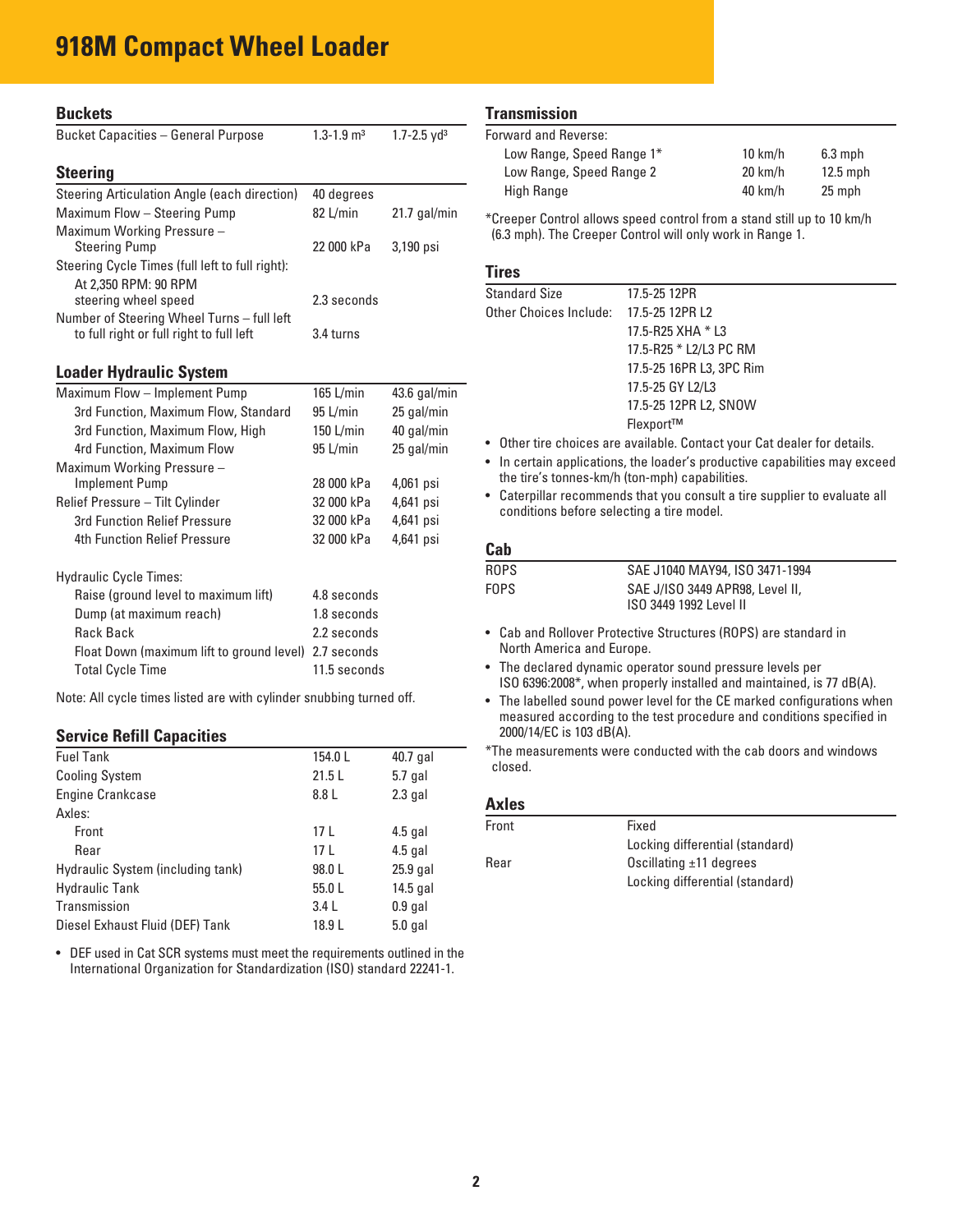**Dimensions and Operating Specifications** (All dimensions are approximate. Dimensions vary with bucket and tire choice.)





|        | *Vary with bucket. **Vary with tire.    | <b>Standard Lift - IT</b> |           | <b>Standard Lift - ISO</b> |           | <b>Standard Lift - PO</b> |           |
|--------|-----------------------------------------|---------------------------|-----------|----------------------------|-----------|---------------------------|-----------|
|        | ** 1 Height: Ground to Cab              | 3110 mm                   | 10'2"     | 3110 mm                    | 10'2"     | 3110 mm                   | 10'2"     |
| **     | 2 Height: Ground to Beacon              | 3300 mm                   | 10'9''    | 3300 mm                    | 10'9''    | 3300 mm                   | 10'9"     |
|        | 3 Height: Ground Axle Center            | 640 mm                    | 2'1"      | 640 mm                     | 2'1"      | 640 mm                    | 2'1"      |
| **     | 4 Height: Ground Clearance              | 438 mm                    | 1'5''     | 438 mm                     | 1'5''     | 438 mm                    | 1'5"      |
| $\ast$ | 5 Length: Overall                       | 6652 mm                   | 21'9''    | 6708 mm                    | 22'0''    | 6583 mm                   | 21'7''    |
|        | 6 Length: Rear Axle to Bumper           | 1615 mm                   | 5'3''     | 1615 mm                    | 5'3''     | 1615 mm                   | $5'3"$    |
|        | 7 Length: Hitch to Front Axle           | 1350 mm                   | 4'5''     | 1350 mm                    | 4'5''     | 1350 mm                   | 4'5''     |
|        | 8 Length: Wheel Base                    | 2700 mm                   | 8'10"     | 2700 mm                    | 8'10"     | 2700 mm                   | 8'10"     |
|        | * 9 Clearance: Bucket at 45 degrees     | 2838 mm                   | 9'3''     | 2800 mm                    | 9'2"      | 2882 mm                   | 9'5''     |
|        | ** 10 Clearance: Load over Height       | 3381 mm                   | 11'1"     | 3381 mm                    | 11'1"     | 3381 mm                   | 11'1"     |
|        | ** 11 Clearance: Level Bucket           | 3562 mm                   | 11'8"     | 3562 mm                    | 11'8"     | 3563 mm                   | 11'8"     |
|        | ** 12 Height: Bucket Pin                | 3818 mm                   | 12'6''    | 3818 mm                    | 12'6''    | 3818 mm                   | 12'6''    |
|        | ** 13 Height: Overall                   | 4847 mm                   | 15'10"    | 4882 mm                    | 16'0''    | 4825 mm                   | 15'9''    |
|        | * 14 Reach: Bucket at 45 degrees        | 933 mm                    | 3'0''     | 974 mm                     | 3'2''     | 881 mm                    | 2'10"     |
|        | 15 Carry Height: Bucket Pin             | 353 mm                    | 1'1"      | 345 mm                     | 1'1"      | 353 mm                    | 1'1"      |
|        | ** 16 Dig Depth                         | 61 mm                     | 2.4"      | 61 mm                      | 2.4"      | 60 mm                     | 2.3"      |
|        | 17 Width: Bucket                        | 2401 mm                   | 7'10"     | 2401 mm                    | 7'10''    | 2401 mm                   | 7'10''    |
|        | 18 Width: Tread Center                  | 1800 mm                   | 5'10''    | 1800 mm                    | 5'10''    | 1800 mm                   | 5'10''    |
|        | 19 Turning Radius: Over Bucket          | 5410 mm                   | 17'8"     | 5425 mm                    | 17'9''    | 5390 mm                   | 17'8''    |
|        | 20 Width: Over Tires                    | 2259 mm                   | 7'4''     | 2259 mm                    | 7'4''     | 2259 mm                   | 7'4''     |
|        | 21 Turning Radius: Outside of Tires     | 4877 mm                   | 16'0''    | 4877 mm                    | 16'0''    | 4877 mm                   | 16'0''    |
|        | 22 Turning Radius: Inside of Tires      | 2563 mm                   | 8'5''     | 2563 mm                    | 8'5''     | 2563 mm                   | 8'5''     |
|        | 23 Rack Angle at Full Lift              | 55 degrees                |           | 55 degrees                 |           | 55 degrees                |           |
|        | 24 Dump Angle at Full Lift              | 47 degrees                |           | 47 degrees                 |           | 47 degrees                |           |
|        | 25 Rack Angle at Carry                  | 44 degrees                |           | 44 degrees                 |           | 44 degrees                |           |
|        | 26 Departure Angle                      | 33 degrees                |           | 33 degrees                 |           | 33 degrees                |           |
|        | 27 Articulation Angle                   | 40 degrees                |           | 40 degrees                 |           | 40 degrees                |           |
|        | *Tipping Load - Straight (ISO 14397-1)  | 6903 kg                   | 15,219 lb | 6740 kg                    | 14,859 lb | 7272 kg                   | 16,032 lb |
|        | *Tipping Load - Full Turn (ISO 14397-1) | 5825 kg                   | 12,837 lb | 5681 kg                    | 12,524 lb | 6157 kg                   | 13,574 lb |
|        | *Breakout Force                         | 8480 kg                   | 18,695 lb | 7933 kg                    | 17,489 lb | 9113 kg                   | 20,091 lb |
|        | *Operating Weight                       | 9469 kg                   | 20,876 lb | 9491 kg                    | 20,924 lb | 9282 kg                   | 20,463 lb |

Dimensions listed are for a machine configured with general purpose bucket, bolt-on cutting edges, 80 kg (176 lb) operator, and 17.5 R25 (L2) tires.